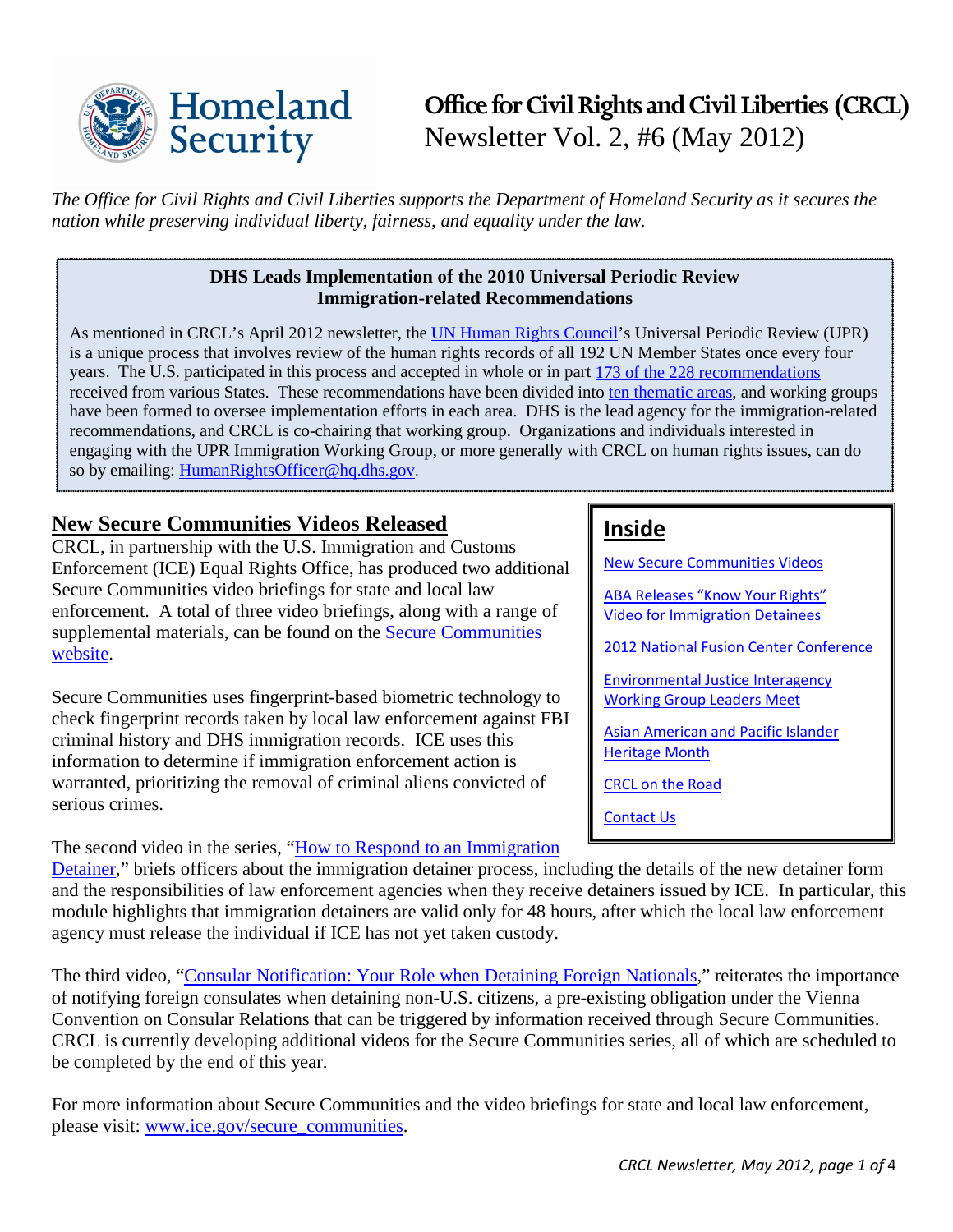# <span id="page-1-0"></span>**ABA Releases "Know Your Rights" Video**

The American Bar Association (ABA) [Commission on Immigration](http://www.americanbar.org/groups/public_services/immigration.html) has produced an updated version of "Know Your Rights," an educational video for the more than 400,000 men and women held in immigration detention facilities across the country each year.

The 45-minute video replaces a decade-old version with new information that shows detainees how to navigate the court system and what to expect as they await their day in court. Through a series of vignettes with actors reenacting typical scenarios, the video uses proven adult-education techniques to maximize comprehension and retention. It is available in [English,](http://www.abanow.org/2012/04/know-your-rights-video/) [Spanish](http://www.abanow.org/2012/04/conozca-sus-derechos-video/) and [French.](http://www.abanow.org/2012/04/know-your-rights-francais/) CRCL contributed to the production of this video by reviewing the script and providing feedback on content.

The ABA Commission on Immigration collaborated on the project with the American Immigration Lawyers Association, the Florence Immigrant and Refugee Rights Project, Detention Watch Network, and the National Immigrant Justice Center. The Commission is working with ICE to distribute the video to the 250 detention centers across the country.

## <span id="page-1-1"></span>**2012 National Fusion Center Training Event**

CRCL recently exhibited and participated in the 2012 National Fusion Center Training Event, which took place in Phoenix, Arizona. The annual four-day conference provides a key forum for fusion center representatives and subject matter experts to share information on projects, best practices, and useful resources.

Secretary Napolitano delivered a keynote address to conference participants, which underscored the importance of collaboration among federal, state, local, tribal, and territorial partners within fusion centers as a means to advance hometown security. "Homeland security begins with hometown security, and fusion centers play a vital role in keeping communities safe all across America," said Secretary Napolitano. "Fusion centers enhance hometown security in many ways – as they are uniquely well-positioned to help local officials better protect their communities from all threats, whether it is terrorism or other criminal activities."

As part of the strategic training plan, CRCL provides rigorous privacy and civil rights training to fusion center personnel at the 77 state and major urban area fusion centers. CRCL is planning a training event for fusion center privacy officers that will take place this summer, and is on track to provide training in an additional 12 states by the close of fiscal year 2012.

Read more information on [state and major urban area fusion centers.](http://www.dhs.gov/files/programs/gc_1156877184684.shtm)

## <span id="page-1-2"></span>**Environmental Justice Interagency Working Group Leaders Meet**

The Environmental Justice Interagency Working Group (EJIWG) was established in 1994 under [Executive Order](http://www.epa.gov/environmentaljustice/resources/policy/exec_order_12898.pdf)  [\(EO\) 12898.](http://www.epa.gov/environmentaljustice/resources/policy/exec_order_12898.pdf) The role of the EJIWG is to guide, support, and enhance federal environmental justice and community-based activities. The EJIWG includes 17 federal agencies and several White House offices.

In August 2011, federal agencies signed the "Memorandum of Understanding on Environmental Justice and Executive Order 12898" (EJ MOU), which committed each agency to, among other things, finalizing an EJ strategy and releasing annual implementation reports. Links to the other federal EJ Strategies can be found on the [Environmental Justice](http://www.epa.gov/environmentaljustice/interagency/index.html)  [Interagency Workgroup webpage.](http://www.epa.gov/environmentaljustice/interagency/index.html)

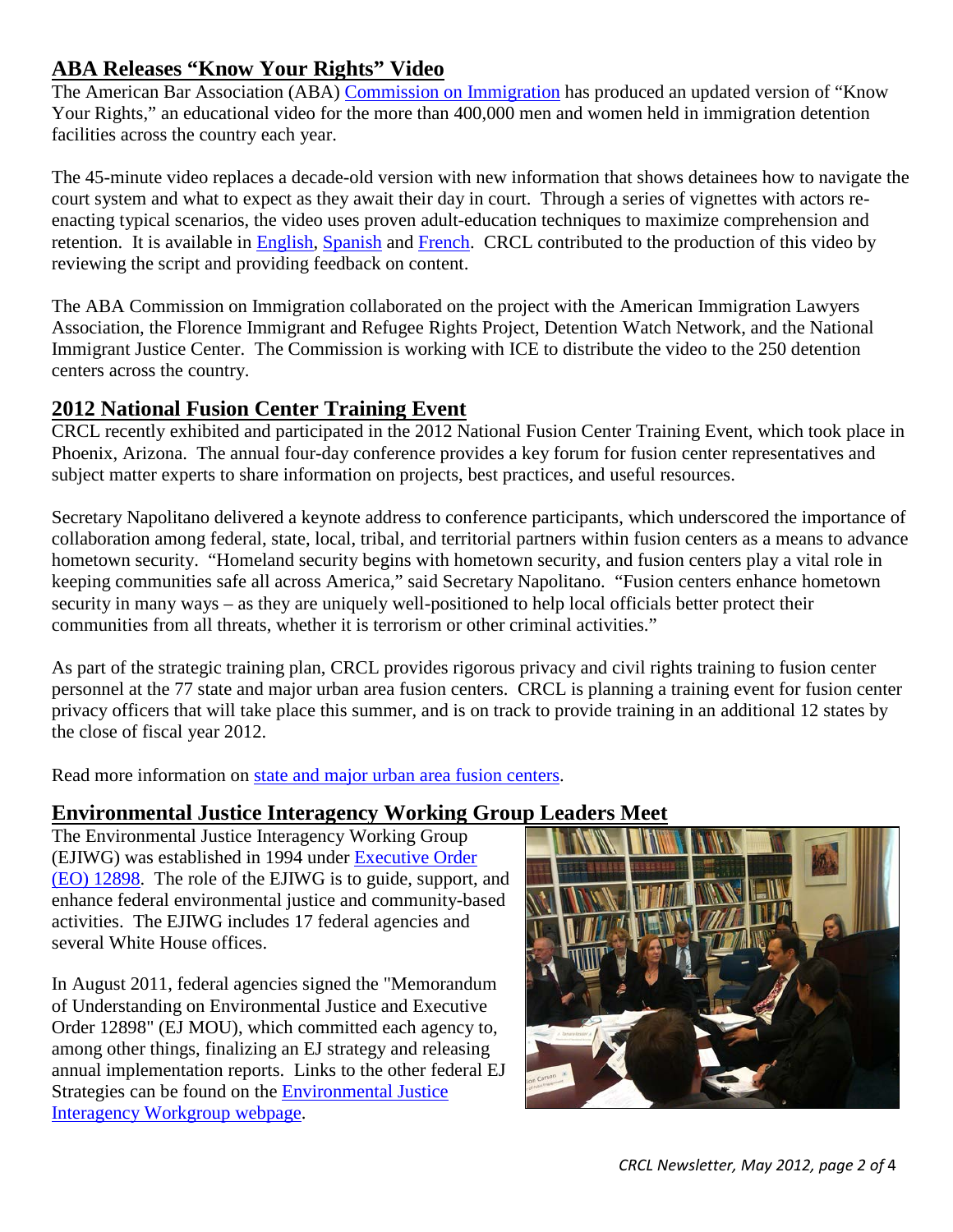Last month, senior leaders from the EJIWG convened a meeting to review and discuss agencies' environmental justice strategies and discuss action plans for promoting and implementing those strategies among the federal government.

Read the **DHS** Environmental Justice Strategy, which addresses homeland security missions most applicable to environmental justice considerations, primarily in the context of compliance with the National Environmental Policy Act and Title VI of the Civil Rights Act of 1964, as amended.

# <span id="page-2-0"></span>**Asian-Pacific American Heritage Month**

This May, we celebrate the  $20<sup>th</sup>$  year of observing Asian [American and Pacific Islander Heritage Month.](http://asianpacificheritage.gov/index.html) The month of May was chosen to commemorate the immigration of the first Japanese to the United States on May 7, 1843, and to mark the anniversary of the completion of the transcontinental railroad on May 10, 1869. The majority of the workers who laid the tracks were Chinese immigrants.

Over the past year, CRCL continued its outreach to Asian American and Pacific Islander (AAPI) communities through its quarterly engagement roundtables and other activities.



Recently CRCL, along with U.S. Citizenship and Immigration Services, facilitated a panel discussion during a conference sponsored by the [White House Initiative on Asian American and Pacific Islanders.](http://www.whitehouse.gov/aapi) The panel provided strategies on how AAPI federal employees' skill sets, such as bilingual skills, can bring cultural awareness and other benefits to their agencies and offices.

Read more about [Asian-Pacific American Heritage Month](http://asianpacificheritage.gov/index.html) activities and events.

# <span id="page-2-1"></span>**CRCL on the Road, May**

## *May 1 – Amherst, New York*

A CRCL representative spoke at a forum on community policing, hosted by the Muslim Public Affairs Council at the University of Buffalo.

## *May 3 – St. Paul, Minnesota*

CRCL participated in the East Africa Women's Summit CRCL participated in an interagency town hall with at the University of St. Thomas.

# Massachusetts, Amherst. *May 16 – Columbus, Ohio*

CRCL convened its quarterly community engagement roundtable with diverse communities and federal, state, and local partners.

## *May 24 – Boston, Massachusetts*

CRCL will coordinate the monthly BRIDGES meeting with community leaders and local and federal partners.

# Canada. *May 31 – Atlanta, Georgia*

CRCL will convene its quarterly community engagement roundtable with diverse communities and federal, state, and local partners.

## *May 3 – Minneapolis, Minnesota*

CRCL convened its quarterly community engagement roundtable with diverse communities and federal, state, and local partners.

## *May 6 – Boston, Massachusetts*

Muslim community leaders at the University of

## *May 23 – Hartford, Connecticut*

CRCL will participate in a town hall and discussion with the Muslim American community.

## *May 30 – Ottawa, Canada*

CRCL will speak at the Canada-U.S. Working Meeting on Countering Violent Extremism, hosted by Public Safety